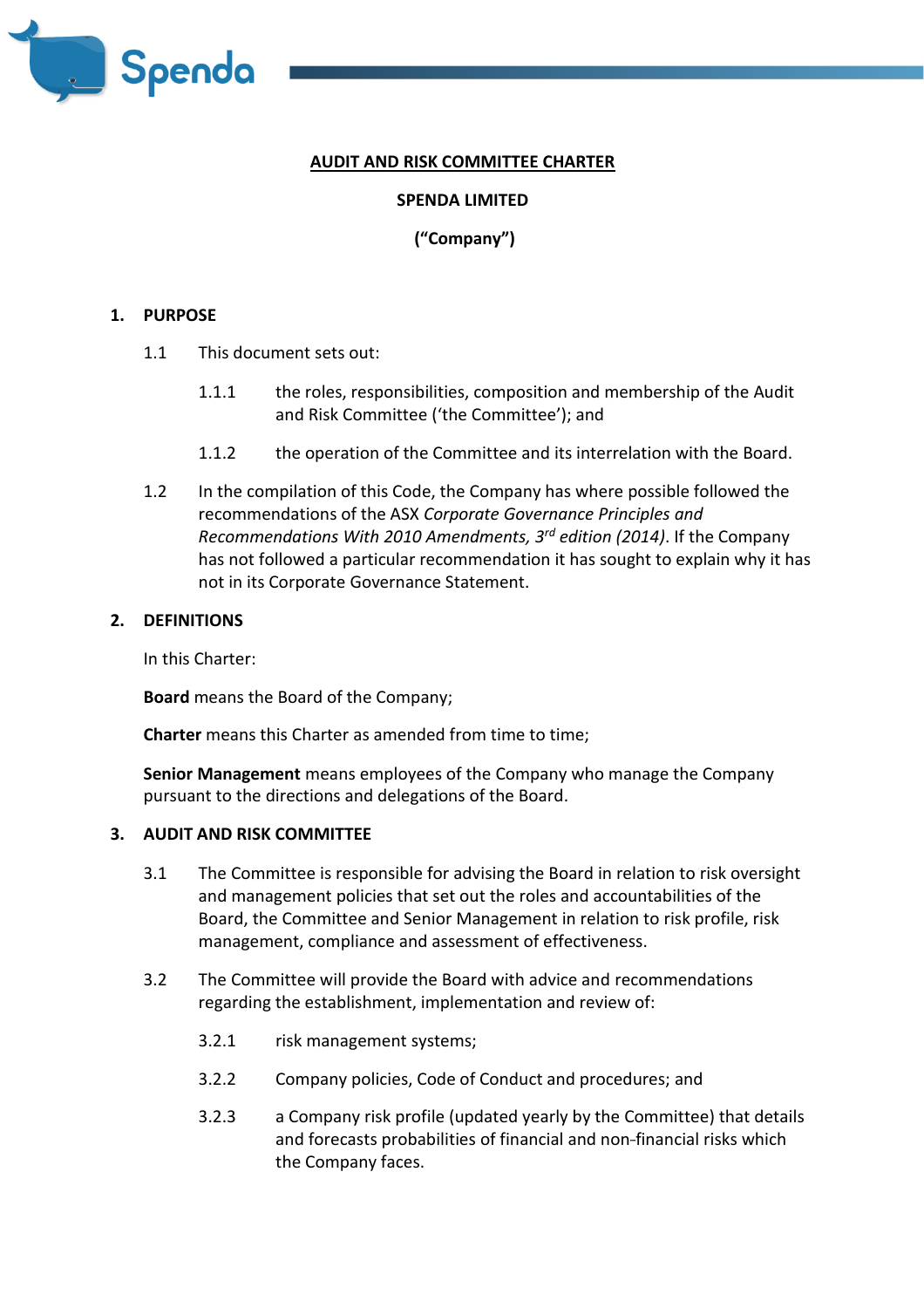

- 3.3 The Committee are responsible for ensuring Senior Management have put in place an effective system which identifies, assesses, monitors and manages risk in the Company in all areas, but particularly:
	- 3.3.1 Compliance with laws, regulations, standards and best practice guidelines;
	- 3.3.2 Important judgements and accounting estimates;
	- 3.3.3 Litigation and claims;
	- 3.3.4 Fraud and theft;
	- 3.3.5 Conflicts of interest

### 3.4 **Financial Reporting, Internal Control and Audit Function:**

The Committee will assist the Board in fulfilling its corporate governance and oversight responsibilities in relation to the Company's finances by:

- 3.4.1 monitoring and reviewing and directing the amendment where necessary, of the Company's financial statements to ensure compliance with the relevant Australian Accounting Standards and the requirements of the ASX Listing Rules and the *Corporations Act 2000* (Cth);
- 3.4.2 ensuring the adequacy of the Company's system for compliance with relevant laws, regulations, standards and codes;
- 3.4.3 reviewing and amending where necessary internal financial and audit controls and accountability mechanisms;
- 3.4.4 reviewing the results of audits, recommendations by auditors and management's response;
- 3.4.5 ensuring the independence, objectivity and competency of internal and external auditors and audit processes and the separation of internal and external audit functions;
- 3.4.6 overseeing the process for selection and appointment by the Board of the external auditor and the need for, and if required, the scope and conduct of internal audits;
- 3.4.7 ensuring that the internal auditor (if applicable) has an unobstructed communication channel to the Committee;
- 3.4.8 reviewing the performance and effectiveness of the external and internal auditors;
- 3.4.9 recommending to the Board the appointment and removal where necessary of external auditors and approving their remuneration and terms of engagement;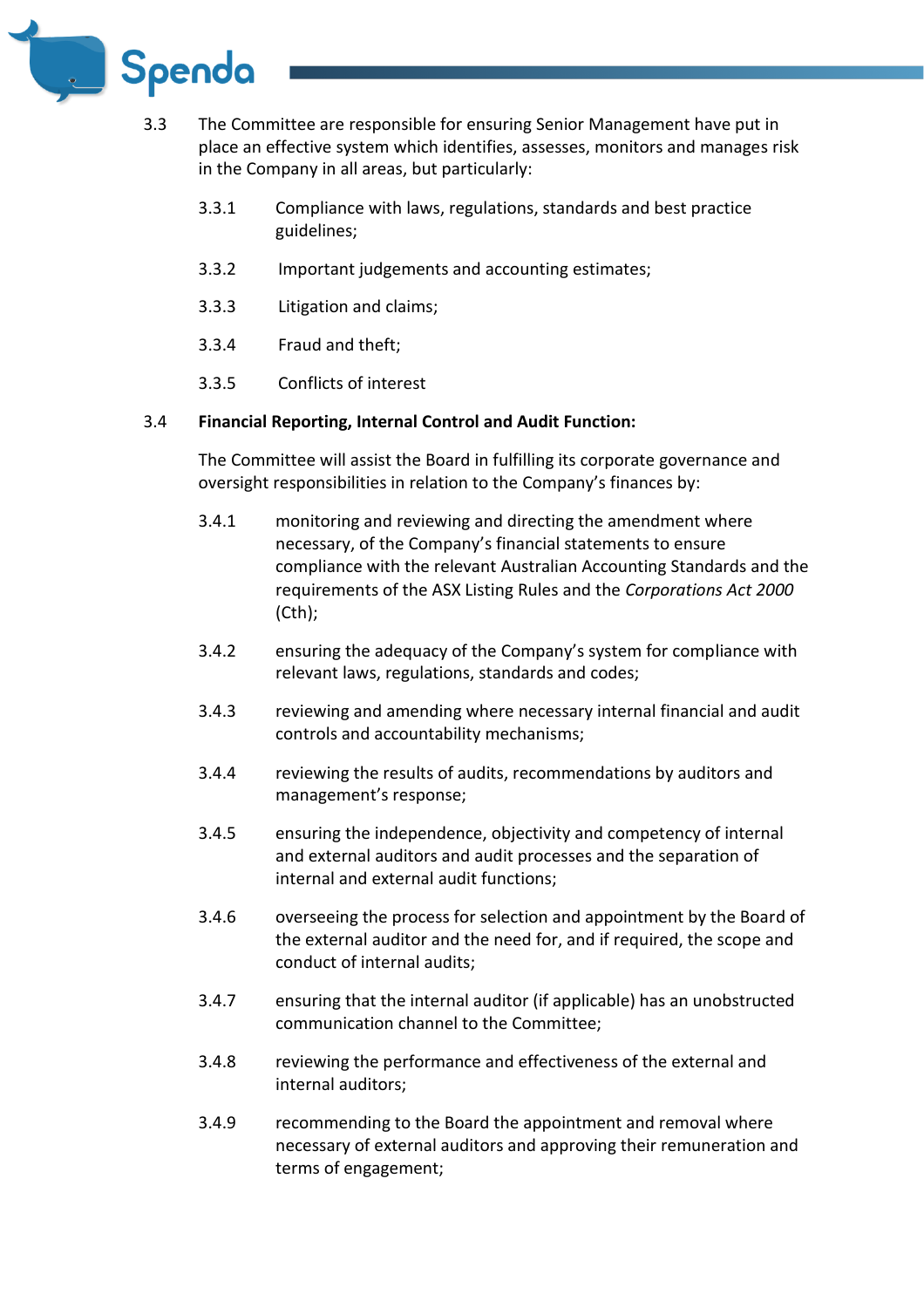

- 3.4.10 reviewing related-party transactions;
- 3.4.11 establishing a procedure for the rotation of external audit partners;
- 3.4.12 instituting and overseeing investigations as needed;
- 3.4.13 the integrity and quality of the Company's financial information, including financial information provided to ASIC, ASX and shareholders

#### 3.5 **The Risk Function:**

The Committee is responsible for oversight and review of:

- 3.5.1 the establishment and implementation of a risk management framework and procedures to identify, monitor, assess and control risk;
- 3.5.2 periodically reviewing the Company's risk management framework (at least annually) and disclosing, in relation to each reporting period, whether such a review has taken place;
- 3.5.3 carrying out any processes or procedures required by the Company's Risk Management Policy as amended from time to time;
- 3.5.4 monitoring and reviewing safety systems;
- 3.5.5 monitoring and reviewing insurance programs and ensure appropriate coverage by reputable insurers;
- 3.5.6 regulatory compliance;
- 3.5.7 formulating, approving and monitoring policies regarding capital management (including bank account administration, processing payments and cash management), monitoring borrowings from financial institutions and compliance with obligations under borrowing covenants.

### **4. COMPOSITION**

- 4.1 The Committee will consist of at least three directors (and at least one independent director).
- 4.2 A non-executive director is an independent director if they are a director who is not a member of Senior Management of the Company and who:
	- 4.2.1 is not a substantial shareholder of the Company, or an officer of, or otherwise directly associated with a substantial shareholder of the Company;
	- 4.2.2 has not been employed by the Company or a child entity of the Company or held the position of Director within the preceding three years;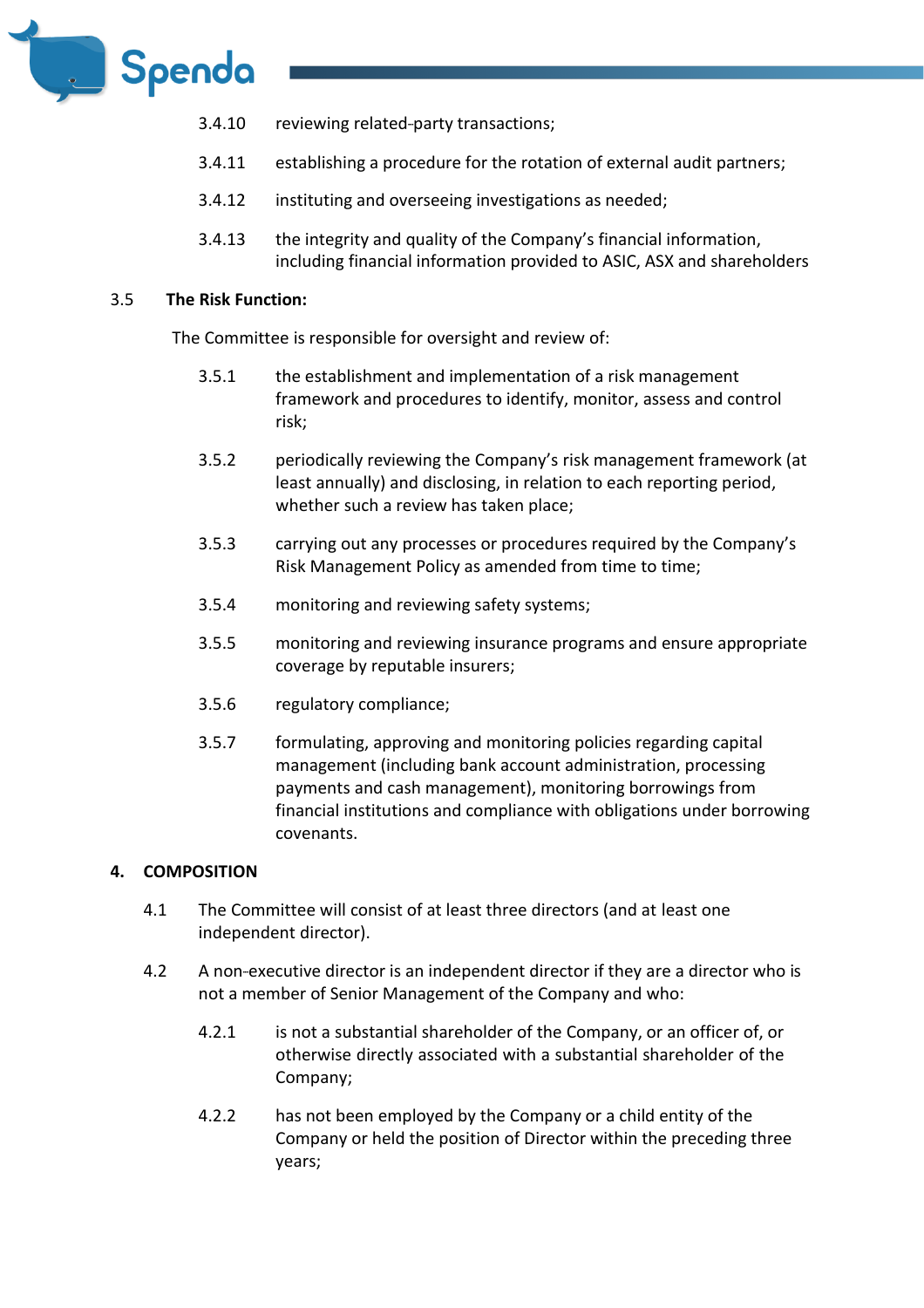

- 4.2.3 is not a material supplier or customer of the Company or a child entity of the Company, or an officer of or otherwise associated directly or indirectly with a material supplier or customer of the Company within the preceding three years;
- 4.2.4 is not a party to a material contractual relationship with the Company or a child entity of the Company other than as a Director of the Company;
- 4.2.5 has not served on the Board for a period of time which may materially interfere with that Director's motivation to act in the best interests of the Company; and
- 4.2.6 has no close family ties with any person who falls within any of the categories described in clauses 4.2.1 to 4.2.5 above; and
- 4.2.7 is free from any conflict of interest which may materially interfere with that Director's motivation to act in the best interest of the Company.
- 4.3 The members of the Committee will be appointed and removed by the Board.
- 4.4 The Company Secretary will act as the Secretary for the Committee.

### **5. MEETINGS**

- 5.1 Meetings of the Committee will be chaired by the non-executive director member. The Company recognises that it is appropriate that the Committee be chaired by an independent chair who is not chair of the Board. However in circumstances where the Company only has three directors or a small number of directors this may not always be feasible.
- 5.2 The Committee will meet as frequently as required but must meet at least twice a year.
- 5.3 Minutes are to be recorded and distributed to the Board by the Secretary. Minutes will be distributed to all Committee members and the Chair of the Board after the Committee Chair has approved such minutes.

### **6. POWERS**

- 6.1 The Committee has unrestricted access to Senior Management and all company records and must be provided with unrestricted access to all internal audit processes in the absence of Senior Management.
- 6.2 The Committee will meet with any external auditors in the absence of management as often as required.
- 6.3 The Committee may conduct investigations where appropriate to fulfil its function and may:
	- 6.3.1 engage independent experts or advisors; or